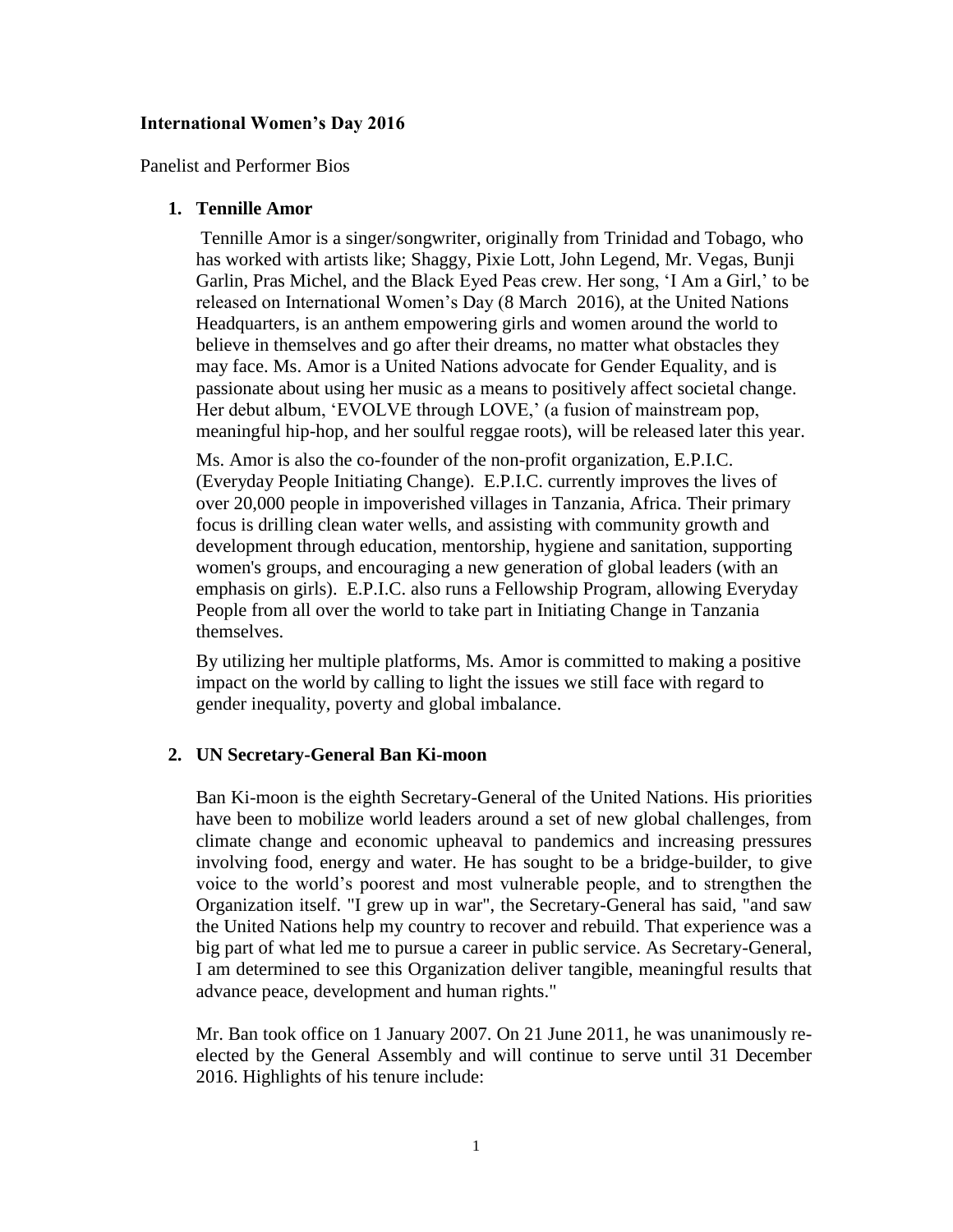**Empowering women—**The Secretary-General pressed successfully for the creation of [UN Women,](http://www.unwomen.org/) a major new agency that consolidates the UN's work in this area. His advocacy for women's rights and gender equality has also included the ["Unite to End Violence against Women"](http://www.un.org/en/women/endviolence/) campaign, the ["Stop Rape Now"](http://www.stoprapenow.org/) initiative, the creation of a ["Network of Men Leaders"](http://www.un.org/en/women/endviolence/network.shtml) and the establishment of a new [Special Representative on Sexual Violence in Conflict.](http://www.un.org/News/Press/docs/2010/sga1220.doc.htm) Within the UN itself, the Secretary-General has increased the number of women in senior management positions by more than 40 per cent, reaching the highest level in the Organization's history.

The Secretary-General was born in the Republic of Korea on 13 June 1944. He received a Bachelor's degree in international relations from Seoul National University in 1970. In 1985, he earned a Master's degree in public administration from the Kennedy School of Government at Harvard University. At the time of his election as Secretary-General, Mr. Ban was his country's Minister of Foreign Affairs and Trade. His 37 years of service with the Ministry included postings in New Delhi, Washington D.C. and Vienna, and responsibility for a variety of portfolios, including Foreign Policy Adviser to the President, Chief National Security Adviser to the President, Deputy Minister for Policy Planning and Director-General of American Affairs. Mr. Ban's ties to the United Nations date back to 1975, when he worked for the Foreign Ministry's United Nations Division. That work expanded over the years, with assignments that included service as Chairman of the Preparatory Commission for the Comprehensive Nuclear Test Ban Treaty Organization and Chef de Cabinet during the Republic of Korea's 2001-2002 presidency of the UN General Assembly. Mr. Ban has also been actively involved in issues relating to inter-Korean relations. The Secretary-General speaks English, French and Korean. He and his wife, Madam Yoo (Ban) Soon-taek, whom he met in high school in 1962, have one son, two daughters and four grandchildren. Since 2007, Mrs. Ban has devoted her attention to women's and children's health, including autism, the elimination of violence against women, and the campaign to prevent mother-to-child transmission of HIV/AIDS.

# **3. H.E. Mr. Mogens Lykketoft, President of the 70th session of the United Nations General Assembly**

On 15 June 2015, the United Nations General Assembly elected Mogens Lykketoft of Denmark to serve as the President of its seventieth session, which runs from September 2015 to September 2016. At the time of his election, Mr. Lykketoft was the Speaker (President) of the Danish Parliament, a position he has held since 2011.

Mr. Lykketoft is an economist by training and a veteran parliamentarian and government minister. As chairman of the Social Democratic Party from 2002 to 2005, he was also the opposition leader in Parliament.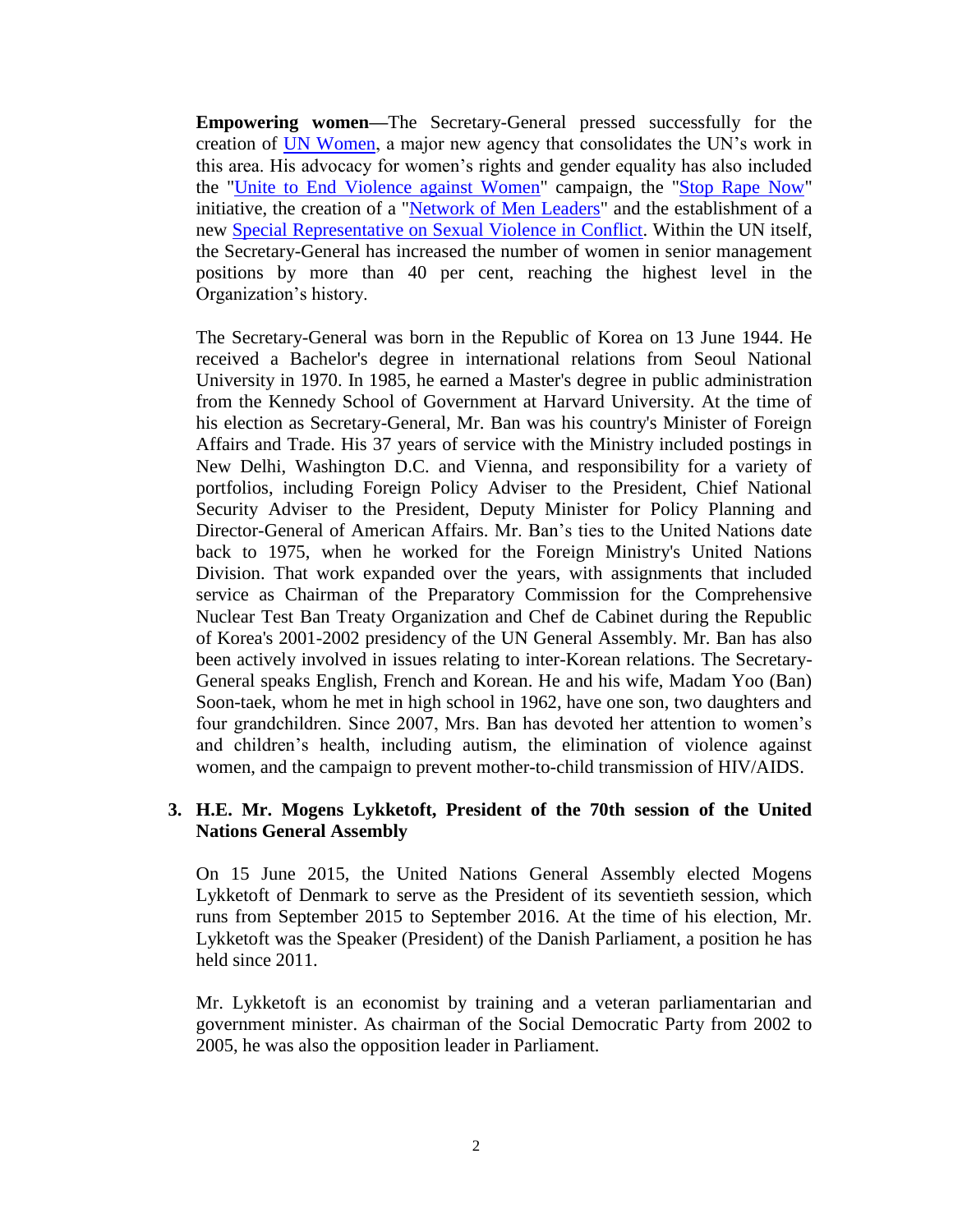A Cabinet Minister for a total of 11 years—beginning in 1981, when he was Minister for Taxation—Mr. Lykketoft served most recently as Foreign Minister, from 2000 to 2001. Earlier, as Finance Minister from 1993 to 2000, he spearheaded economic reforms that led to a rise in employment rates and a strengthened economy. During the same period, Denmark, which has traditionally been an active supporter of international development efforts, dramatically exceeded its development assistance targets.

Mr. Lykketoft's career in Parliament began in 1981 and has spanned a dozen consecutive general elections – including the latest, in June 2015. He has currently taken leave from Parliament while he serves as the President of the United Nations General Assembly.

While Vice-President of the Parliament from 2009 to 2011, Mr. Lykketoft also served on its Public Accounts Committee, from 2006 to 2011, and was the foreign policy spokesman of his party from 2005 to 2011.

When his party was in opposition over the period 1982 to 1993, Mr. Lykketoft chaired several parliamentary committees and was its key negotiator with the government on economic policy and budgets. He also served as his party's parliamentary spokesperson from 1991 to 1993, and again, from 2001 to 2002.

Previously, from 1975 to 1981, Mr. Lykketoft headed a department of the Danish Labour Movement's Economic Council – an economic think-tank established by the Danish Confederation of Trade Unions and the Social Democratic Party.

Since 2010, Mr. Lykketoft has been a regular foreign affairs analyst and commentator with Danish TV2 News, appearing with former Foreign Minister Uffe Ellemann-Jensen of the Danish Liberal Party on the weekly news magazine Ellemann & Lykketoft.

Born in Copenhagen on 9 January 1946, Mr. Lykketoft will turn 70 during the Assembly's seventieth session, a fact he highlighted during his acceptance speech to the world body upon his election. A graduate of the University of Copenhagen with a Master's degree in economics, he has written books and articles on subjects ranging from foreign policy and security to economics and the "Danish Model" for employment and social welfare, including two books he co-authored with his wife, the Danish journalist and writer, Mette Holm. He has two daughters and five grandsons.

## **4. Phumzile Mlambo-Ngcuka, United Nations Under-Secretary-General and Executive Director of UN Women**

Phumzile Mlambo-Ngcuka is United Nations Under-Secretary-General and Executive Director of UN Women. She was sworn into office on 19 August 2013 and brings a wealth of experience and expertise to this position, having devoted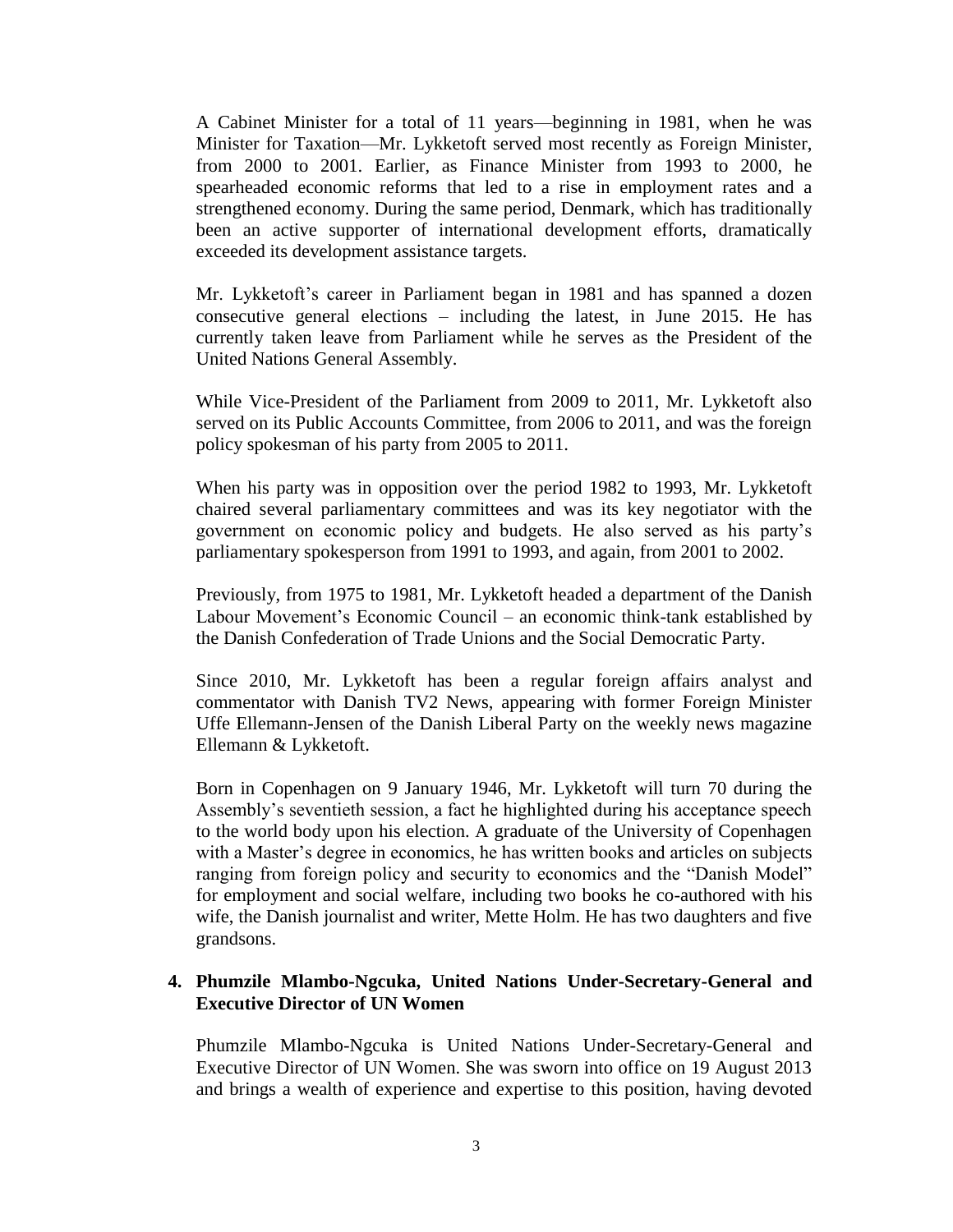her career to issues of human rights, equality and social justice. Ms. Mlambo-Ngcuka has worked in government and civil society, and with the private sector, and was actively involved in the struggle to end apartheid in her home country of South Africa.

From 2005 to 2008, she served as Deputy President of South Africa, overseeing programmes to combat poverty and bring the advantages of a growing economy to the poor, with a particular focus on women. Prior to this, she served as Minister of Minerals and Energy from 1999 to 2005 and Deputy Minister in the Department of Trade and Industry from 1996 to 1999. She was a Member of Parliament from 1994 to 1996 as part of South Africa's first democratic government.

Ms. Mlambo-Ngcuka began her career as a teacher and gained international experience as a coordinator at the World YWCA in Geneva, where she established a global programme for young women. She is the founder of the Umlambo Foundation, which supports leadership and education. A long-time champion of women's rights, she is affiliated with several organizations devoted to education, women's empowerment and gender equality.

She has completed her PhD on education and technology at the University of Warwick, United Kingdom.

# 5. **H.E. Antonio de Aguiar Patriota, Permanent Representative of Brazil**

H.E. Antonio de Aguiar Patriota is the Permanent Representative of Brazil to the United Nations. Prior to his appointment, Mr. Patriota served was the Minister for External Relations since 2011, having been Deputy Foreign Minister from October 2009 to December 2010.

He was Ambassador to the United States from 2007 to 2009, Under-Secretary-General for Political Affairs at the Foreign Ministry from 2005 to 2007, Chief of Staff to the Foreign Minister in 2004 and Secretary for Diplomatic Planning in the Ministry in 2003.

Mr. Patriota served at his country's Permanent Mission to the International Organizations in Geneva between 1999 and 2003, having been Acting Deputy Permanent Representative to the World Trade Organization (WTO) for two years. He was also posted in Brazil's Permanent Mission to the United Nations in New York between 1994 and 1999.

From 1992 to 1994, Mr. Patriota was Deputy Diplomatic Adviser to then President Itamar Franco. His overseas service includes diplomatic postings in Caracas, Venezuela, from 1988 to 1990; in Beijing, China, from 1987 to 1988); and to the Permanent Mission in Geneva between 1983 and 1987.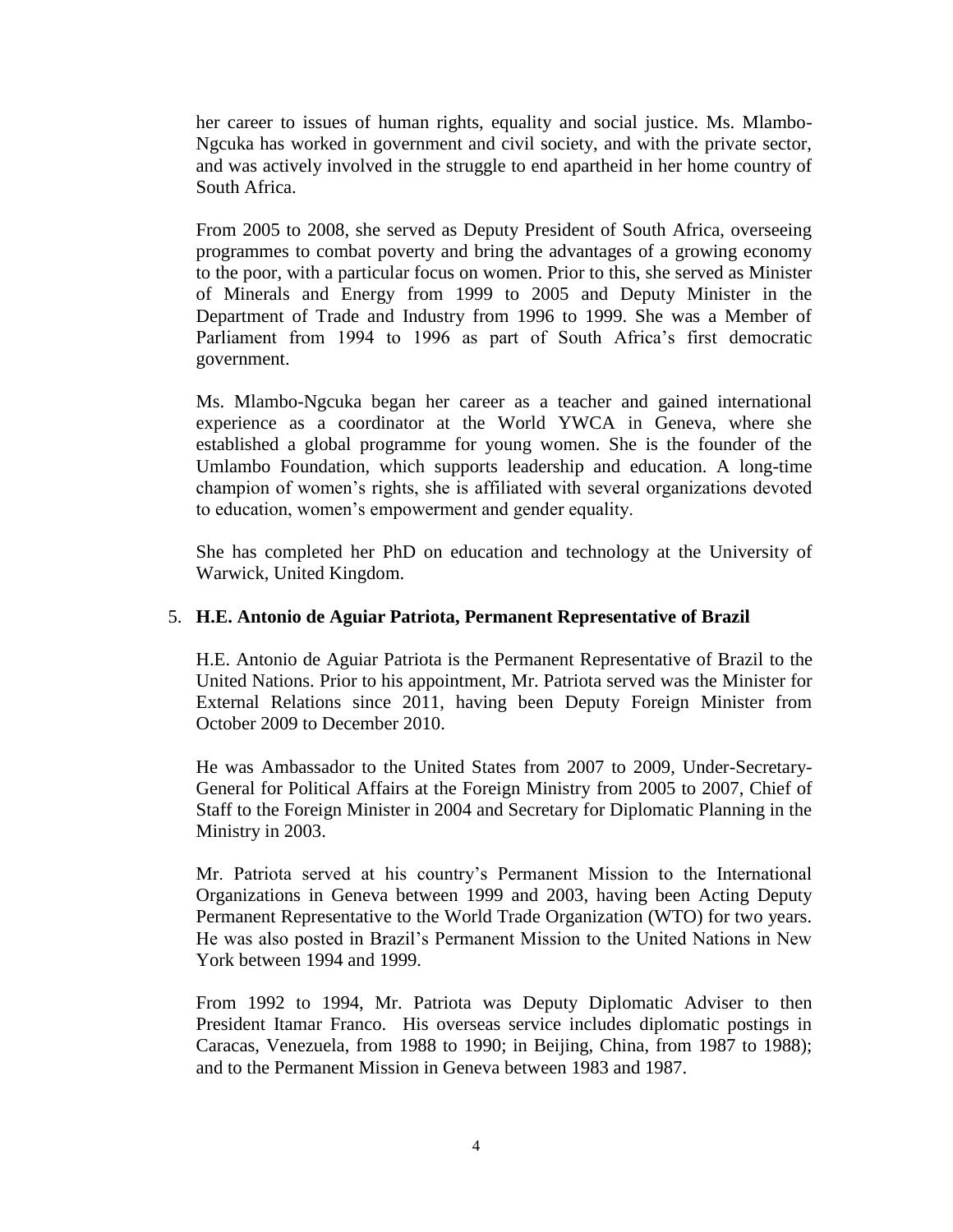Mr. Patriota graduated from the Rio Branco Institute, Brazil's diplomatic academy, in 1979.

Born in Rio de Janeiro on 27 April 1954, he is married to Tania Cooper Patriota, currently the United Nations Population Fund (UNFPA) Representative in Bogota, Colombia, and Caracas. They have two children.

# **6. H.E. Ambassador Lana Nusseibeh, Permanent Representative of UAE to the UN**

Her Excellency Ambassador Lana Nusseibeh was appointed Permanent Representative of the United Arab Emirates to the United Nations in New York in September 2013. In this role, she works to advance the UAE's multilateral priorities at the United Nations (UN), in particular on regional peace and security issues, humanitarian assistance, women's empowerment, sustainable development and human rights.

In June 2015, Ambassador Nusseibeh was appointed as co-facilitator of the overall review of the implementation of the outcomes of the World Summit on the Information Society (WSIS) by the President of the 69th Session of the General Assembly along with H.E. Ambassador Jānis Mažeiks, Permanent Representative of Latvia to the United Nations. She also currently serves, along with the Permanent Representative of Norway, as co-Chair of the Friends of the Future of the UN (FFUN), an informal group of UN Permanent Representatives working to strengthen the UN's capacity to deliver on its priority mandates.

Prior to her appointment as Permanent Representative to the UN, Ambassador Nusseibeh served in a number of capacities within the UAE Ministry of Foreign Affairs, most recently launching the Ministry's Policy Planning Department and serving as its first Director for three years.

Previously, Ambassador Nusseibeh served as the Head of the International Renewable Energy Agency (IRENA) Task Force at the Ministry of Foreign Affairs, and as Director of Research and Communications for the Ministry of State for Federal National Council Affairs.

Ambassador Nusseibeh received a Bachelors and Masters in History from the University of Cambridge in the United Kingdom, and a Masters with distinction in Israeli and Jewish Diaspora Studies from the School of Oriental and African Studies (SOAS) at the University of London.

#### **7. Barbara Adams, Chair, Board of the Global Policy Forum**

Barbara Adams was trained as an economist in the UK and served as Executive Director of the Manitoba Council for International Affairs from 1977–1979 in Canada. She served as Associate Director of the Quaker United Nations Office in New York (1981–1988), where she worked with delegates, UN staff and NGOs on issues of economic and social justice, women, peace and human rights. Barbara served as Deputy Coordinator of the UN Non-Governmental Liaison Service (NGLS) through the period of the UN global conferences and until 2003.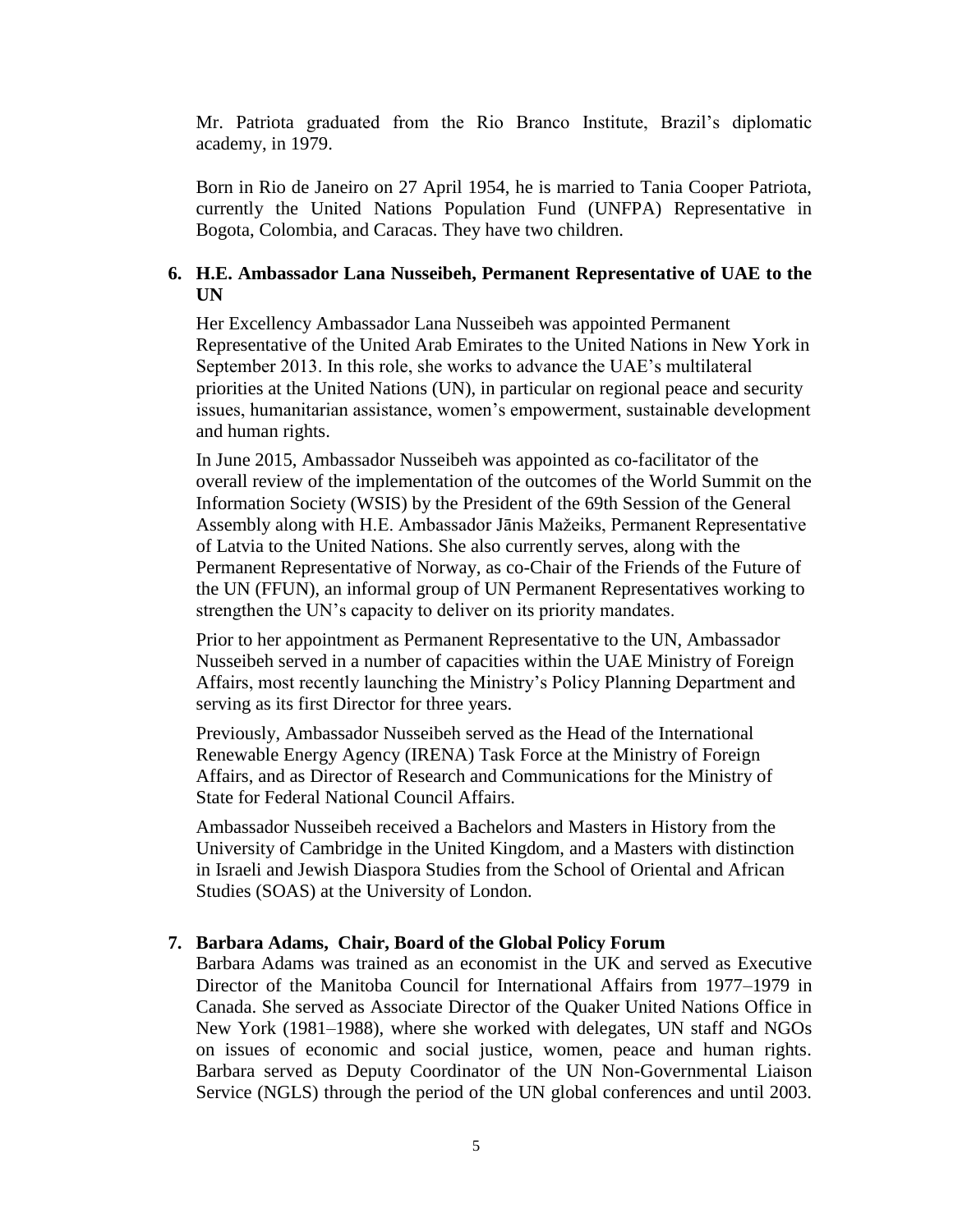From 2003–2008 she worked as Chief of Strategic Partnerships and Communications for the United Nations Development Fund for Women (UNIFEM).

Her recent experiences have included being a member of the President of UN General Assembly CSO taskforce for MDG 2010 Summit, the Coordinating Committee of Social Watch and the Civil Society Reflection Group on Global Development Perspectives.

During her career she has worked as a consultant to UNICEF, served on the board of directors for the Canadian Council for International Cooperation (CCIC) and has undertaken development work in Latin America, including on housing and settlement projects in Uruguay.

Barbara Adams has authored and co-authored many articles, reports and booklets on the UN, including Accounting for Africa at the United Nations: A Guide for Non-Governmental Organizations; Putting Gender on the Agenda: A Guide to Participating in UN World Conferences; Climate Justice in a Changing World; and, co-authored with Gretchen Luchsinger, Reclaiming Multilateralism for People, Rights and Sustainable Development.

# 8. **Tara Nathan Executive Director for Public Private Partnerships at MasterCard**

In her role as Executive Director for Public Private Partnerships, Tara Nathan is responsible for leading the development of partnerships with non-governmental organizations, development and multi-lateral organizations to drive electronic payments for the unbanked and underserved. Working closely with MasterCard product teams and regional leadership, the public private partnership team furthers MasterCard's strategy to diversify our consumer base and to accelerate market transitions from cash to electronic payments.

Prior to this role, Ms. Nathan served as chief executive officer of Mobile Payment Solutions, the MasterCard joint venture with Smart Hub, Inc. In this role, she led the innovation and commercial development of the MasterCard Mobile Payments Gateway, an open mobile payment processing platform designed to facilitate mobile payments for consumers around the world, particularly important for consumers in emerging economies who do not have access to modern forms of commerce. Under her leadership, MPS grew from a fledgling start-up to establish market presence in ten countries around the globe.

Ms. Nathan came to MasterCard after spending seven years heading Citigroup's Citicards cross-sell business and seven years in the U.S. Foreign Service in Taiwan, Japan and China. She earned a BSFS from the Georgetown School of Foreign Service and an MBA from The Wharton School of Business.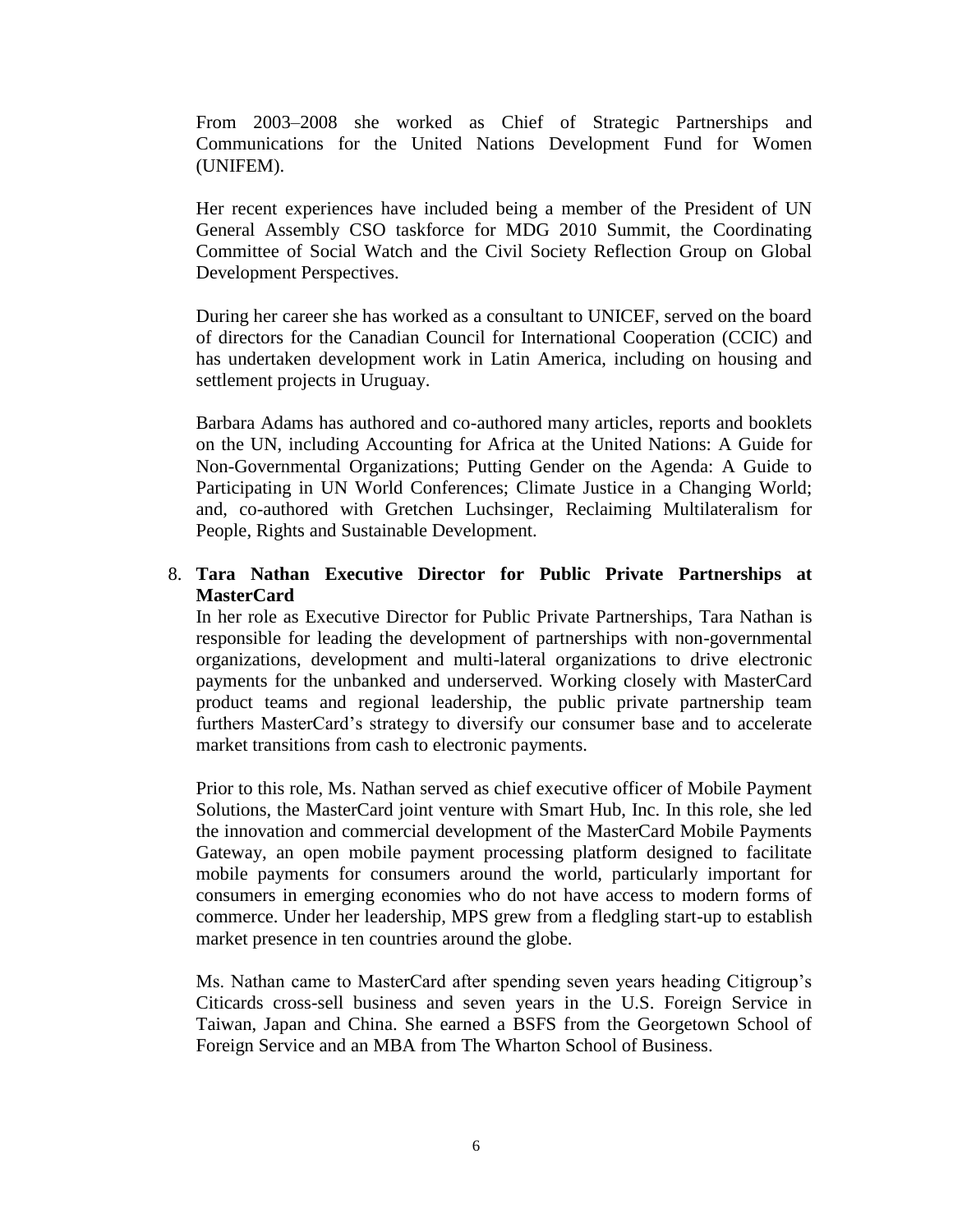#### **9. Fátima Ptacek**

Born 20 August, 2000, Fátima Ptacek is an American [child actress](https://en.wikipedia.org/wiki/Child_actress) and model. She is best known as the current voice of Dora in [Nickelodeon](https://en.wikipedia.org/wiki/Nickelodeon) animated television series [Dora the Explorer](https://en.wikipedia.org/wiki/Dora_the_Explorer) (2011–2015) and [Dora and Friends: Into the](https://en.wikipedia.org/wiki/Dora_and_Friends:_Into_the_City%21)  [City!](https://en.wikipedia.org/wiki/Dora_and_Friends:_Into_the_City%21) (2014–present), and a lead in the Academy Award-winning 2012 short film [Curfew.](https://en.wikipedia.org/wiki/Curfew_%282012_film%29)

Ms. Ptacek resides with her parents in New York City. Her mother is [Ecuadorian.](https://en.wikipedia.org/wiki/Ecuador) Her father is of Norwegian, [Czechoslovakian,](https://en.wikipedia.org/wiki/Czechoslovakia) Irish, and [Colombian](https://en.wikipedia.org/wiki/Colombia) descent. While her parents work closely with her management, they are not traditional [stage parents.](https://en.wikipedia.org/wiki/Stage_mother) She is a gymnast, competing at [United States of America Gymastics](https://en.wikipedia.org/wiki/United_States_of_America_Gymastics) Level 7 and takes part in English equestrian riding; as of 2010, she noted that she was aiming to qualify for the [Olympic Games.](https://en.wikipedia.org/wiki/Olympic_Games) In 2010, she noted that she was aiming for a scholarship to Harvard or Yale, and was enrolled in a school for gifted children; that year, she suggested she may be too old to act by that point. In 2013, she made the [National Junior Honour Society.](https://en.wikipedia.org/wiki/National_Junior_Honor_Society) She has expressed interest in quitting acting for law school. She has aimed to be elected [President of the United](https://en.wikipedia.org/wiki/President_of_the_United_States)  [States](https://en.wikipedia.org/wiki/President_of_the_United_States) and has watched [New York State Assembly](https://en.wikipedia.org/wiki/New_York_State_Assembly) debate in-person. She has been acknowledged by Assemblyman [Francisco Moya](https://en.wikipedia.org/wiki/Francisco_Moya) on the floor. She is studying [Mandarin Chinese.](https://en.wikipedia.org/wiki/Standard_Chinese) Ms. Ptacek volunteers as a "Celebrity Ambassador" for the [Elizabeth Glaser Pediatric AIDS Foundation,](https://en.wikipedia.org/wiki/Elizabeth_Glaser_Pediatric_AIDS_Foundation) and has done work for the [Make-A-](https://en.wikipedia.org/wiki/Make-A-Wish_Foundation)[Wish Foundation](https://en.wikipedia.org/wiki/Make-A-Wish_Foundation) in conjunction with the [Macy's](https://en.wikipedia.org/wiki/Macy%27s) Believe Campaign, and the [Morgan Stanley Children's Hospital.](https://en.wikipedia.org/wiki/Morgan_Stanley_Children%27s_Hospital) Given her joy of reading, Ms. Ptacek has done work with [SAG Foundation'](https://en.wikipedia.org/wiki/SAG_Foundation)s BookPALS (Performing Artists for Literacy in Schools), and [Reading Is Fundamental.](https://en.wikipedia.org/wiki/Reading_Is_Fundamental) The [Latino Commission on AIDS](https://en.wikipedia.org/wiki/Latino_Commission_on_AIDS) named Ms. Ptacek their 2013 Youth Ambassador at its Cielo Latino benefit gala.

#### **10. Monica Singh, anti-violence activist**

MoniCa Singh is a Motivational Speaker and Philanthropist and well known social activist for ending violence against women. She is also global youth Champion of UN Women for SDG Planet 5050 project. She has six years of work experience in fashion Design, branding and merchandising with a B.F.DES Degree from (N.I.F.T) National Institute of Fashion Technology, New Delhi, India. She recently graduated from Parsons School of Design, New York in Marketing. She has been award winner of Fashion Color forecasting by Domus Academy, Italy.

She was the victim of an acid attack in 2005. Ten years and 46 surgeries later, she is on-track to fulfilling her dream of becoming a fashion designer. With the help and support of people from different walks of life, Ms. Singh began a course at Parsons, The New School for Design New York. She believes it is time to give something back and help others to live their dreams.

# **11. Renée Fleming**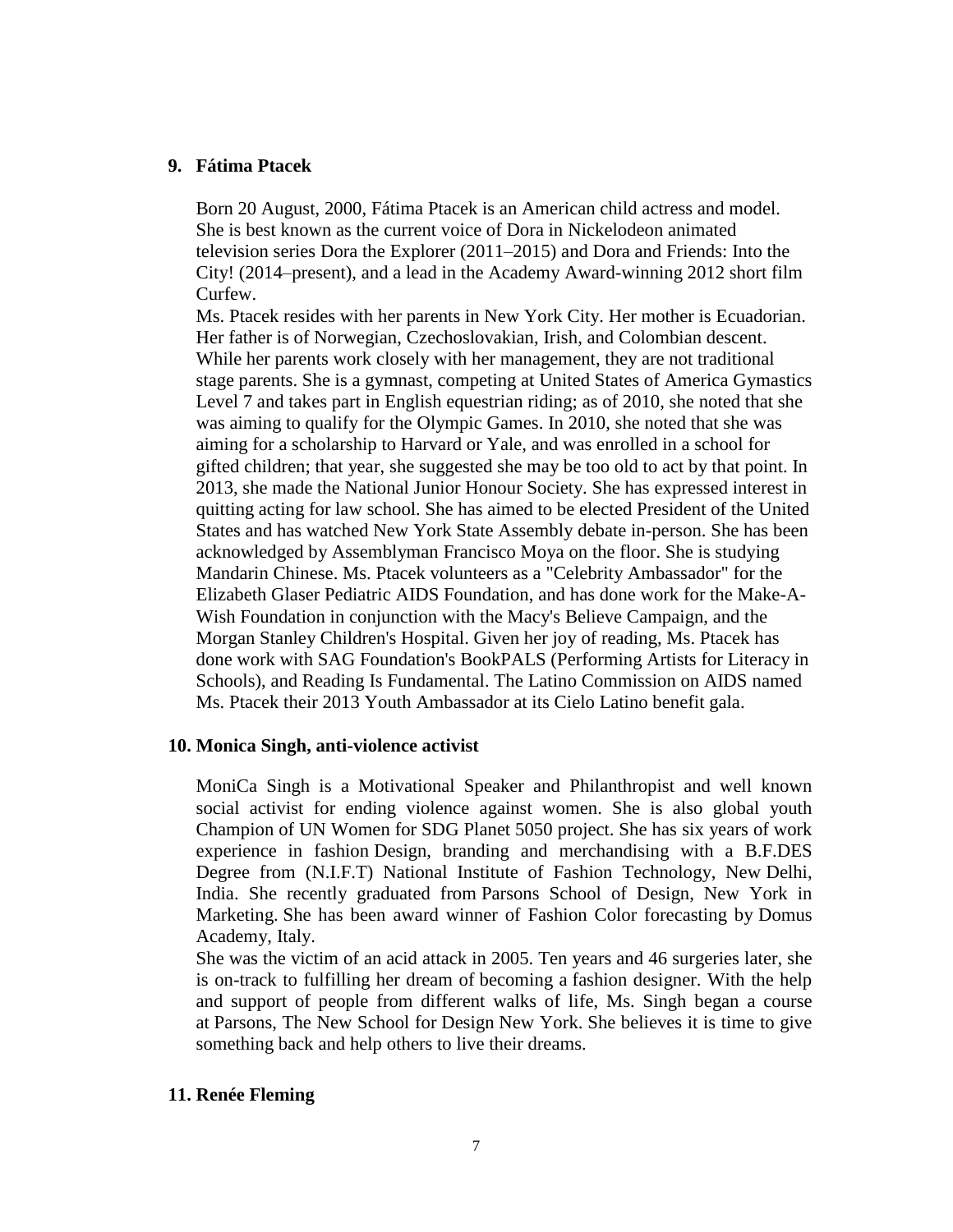Renée Fleming is one of the most acclaimed singers of our time. In 2013, President Obama awarded her America's highest honour for an individual artist, the National Medal of Arts. In 2014 she became the first classical singer ever to perform "The Star-Spangled Banner" at the Super Bowl. Winner of the 2013 Best Classical Vocal Grammy Award, she has sung at momentous occasions around the world– from the Nobel Peace Prize ceremony to the Diamond Jubilee Concert for Queen Elizabeth II at Buckingham Palace. In 2008 Ms. Fleming became the first woman in the history of the Metropolitan Opera to solo headline an opening night gala.

Ms. Fleming's 2016 concert and recital schedule includes Stockholm, London, Vienna, Madrid, Monte Carlo, Mexico City, Lima, Buenos Aires, and San Francisco. Her most recent album, Berg: Lyric Suite; Wellesz: Sonnets, was released in September by Decca. Winner of four Grammy Awards, she has recorded a wide range of music, from opera and lieder to jazz and indie rock, as well as film soundtracks including The Lord of the Rings. Known for bringing new audiences to classical music and opera, Renée has sung not only with Luciano Pavarotti and Plácido Domingo but also with Elton John, Sting, Lou Reed, Josh Groban, and Joan Baez. American Voices, her Kennedy Center festival celebrating the best American singing across all genres, was the subject of a Great Performances documentary on PBS.

Her book, *The Inner Voice,* was published by Viking Penguin in 2004, and released in paperback by Penguin the following year. An intimate account of her career and creative process, the book is now in its 12th printing, and it is also published in France, the United Kingdom, Germany, Japan, Poland, and Russia. Ms. Fleming is a champion of new music and has performed works by a wide range of contemporary composers, including recent compositions by Anders Hillborg, Henri Dutilleux, Brad Mehldau, André Previn, and Wayne Shorter.

Ms. Fleming has been awarded the Fulbright Lifetime Achievement Medal, Sweden's Polar Prize, Germany's Cross of the Order of Merit, France's Chevalier de la Légion d'Honneur, honourary membership in the Royal Academy of Music, and honorary doctorates from Harvard, Duke, and Carnegie Mellon Universities, the Eastman School of Music, and The Juilliard School. In 2010, she was named the first-ever creative consultant at Lyric Opera of Chicago.

#### **12. Jessie Montgomery, Violinist**

Jessie Montgomery is a New York native violinist, composer and music educator. She has been recognized as an important emerging composer by the American Composers Orchestra, the Sphinx Organization, the Joyce Foundation and the Sorel Organization through generous grants and fellowships that support and promote her works.

For the 2015-16 season she will be the Composer-Educator for the Albany Symphony, leading youth education initiatives and performances of recent works. Further attention to her music has come with commissions from the Orpheus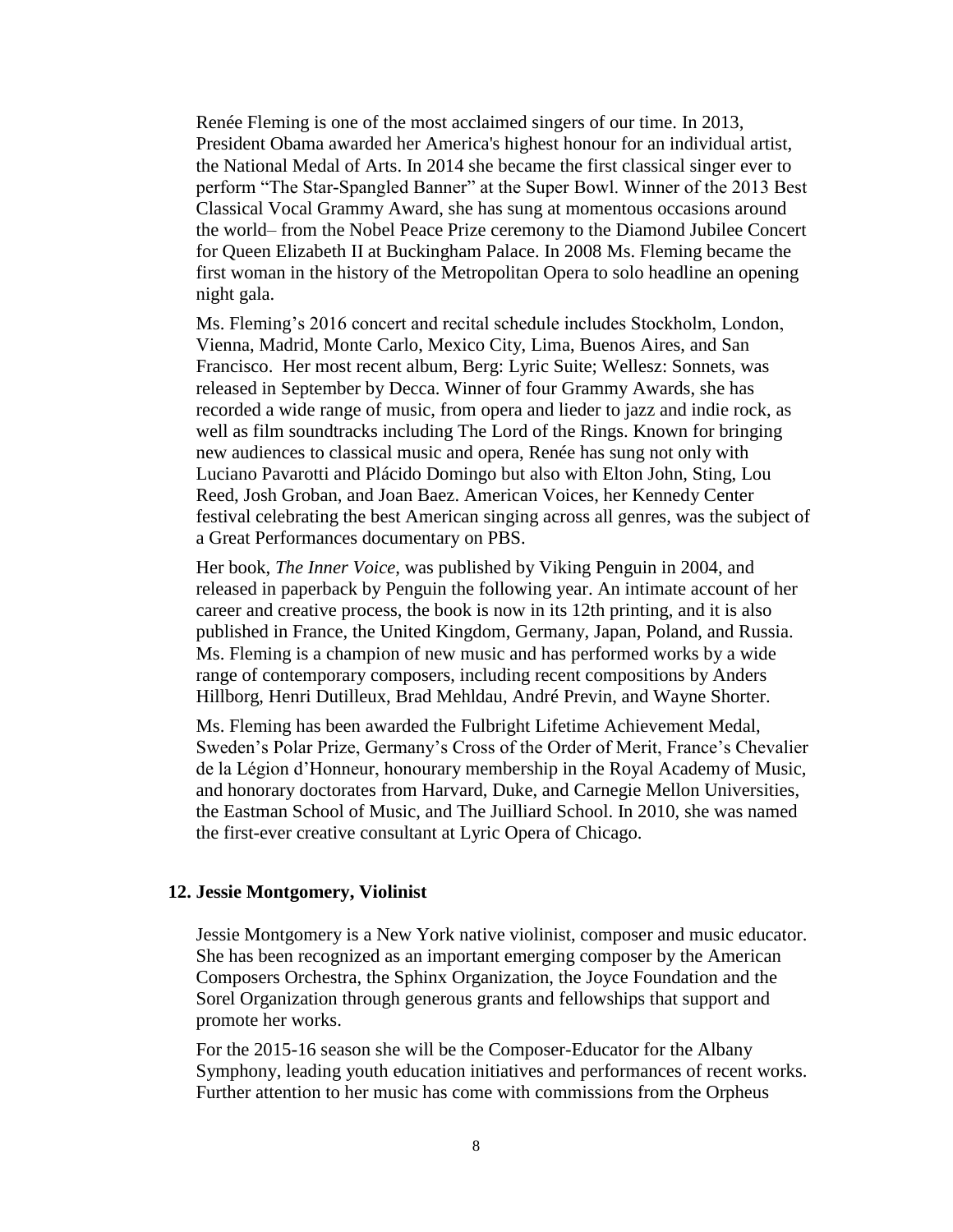Chamber Orchestra, the Young People's Chorus of New York, and Cygnus Ensemble.

Her music has been featured on national radio by Q2 Music and National Public Radio and is performed regularly by PUBLIQuartet, the Catalyst Quartet and the Sphinx Virtuosi. She was the inaugural Musician Fellow at Lighthouse Works in partnership with the Orpheus Chamber Orchestra.

Since 1999 Ms. Montgomery has been affiliated with The Sphinx Organization, which supports the accomplishments of young African-American and Latino string players. Since 2012 Jessie has held a post as Composer-in-Residence with the Sphinx Virtuosi, a conductor-less string orchestra, has been a two-time laureate in the annual Sphinx Competion, and was awarded a generous MPower grant to assist in the development of her debut album, Strum: Music for Strings (October, 2015, Azica Records). In 2016, she will serve as a juror in the annual competition.

An active chamber musician and collaborator, Ms. Montgomery has performed with the highly acclaimed Catalyst Quartet, raved by the New York Times as "invariably energetic and finely burnished…performing with earthly vigor." She was a co-founder of PUBLIQuartet, an ensemble of composers and arrangers playing their own music as well as that of emerging and established contemporary composers. From 2004-2009, Ms. Montgomery was also a member of the Providence String Quartet, a pioneering ensemble in community-based music education. As well as being a traditionally trained classical musician, Ms. Montgomery has collaborated as an improviser with several avant-garde greats such as Don Byron, Butch Morris and William Parker.

Ms. Montgomery holds a Bachelor's degree from The Juilliard School in violin performance and a Master's Degree in composition and film scoring from New York University. Her primary violin teachers have been Sally Thomas and Ann Setzer and her composition teachers and mentors include Ira Newborn, Joan Tower, Derek Bermel and Laura Kaminsky.

# **13. Ms. Cristina Gallach, Under-Secretary-General for Communications and Public Information, United Nations**

On 4 December 2014, Cristina Gallach of Spain was appointed as Under-Secretary-General for Communications and Public Information. Ms. Gallach, who took office on 1 February 2015, succeeds Mr. Peter Launsky-Tieffenthal in the post. Ms. Gallach has a wealth of experience in communications, information, public diplomacy, international affairs and security policy, combined with transformational leadership and hands-on management expertise. She is also an experienced newspaper, radio and television journalist.

Before joining the UN, Ms. Gallach had served as Head of the Public Relations Unit in the Council of the European Union, Directorate General for Information and Communication, Brussels, since 2010. In that role she was responsible for designing and implementing the EU Council's communication strategies and for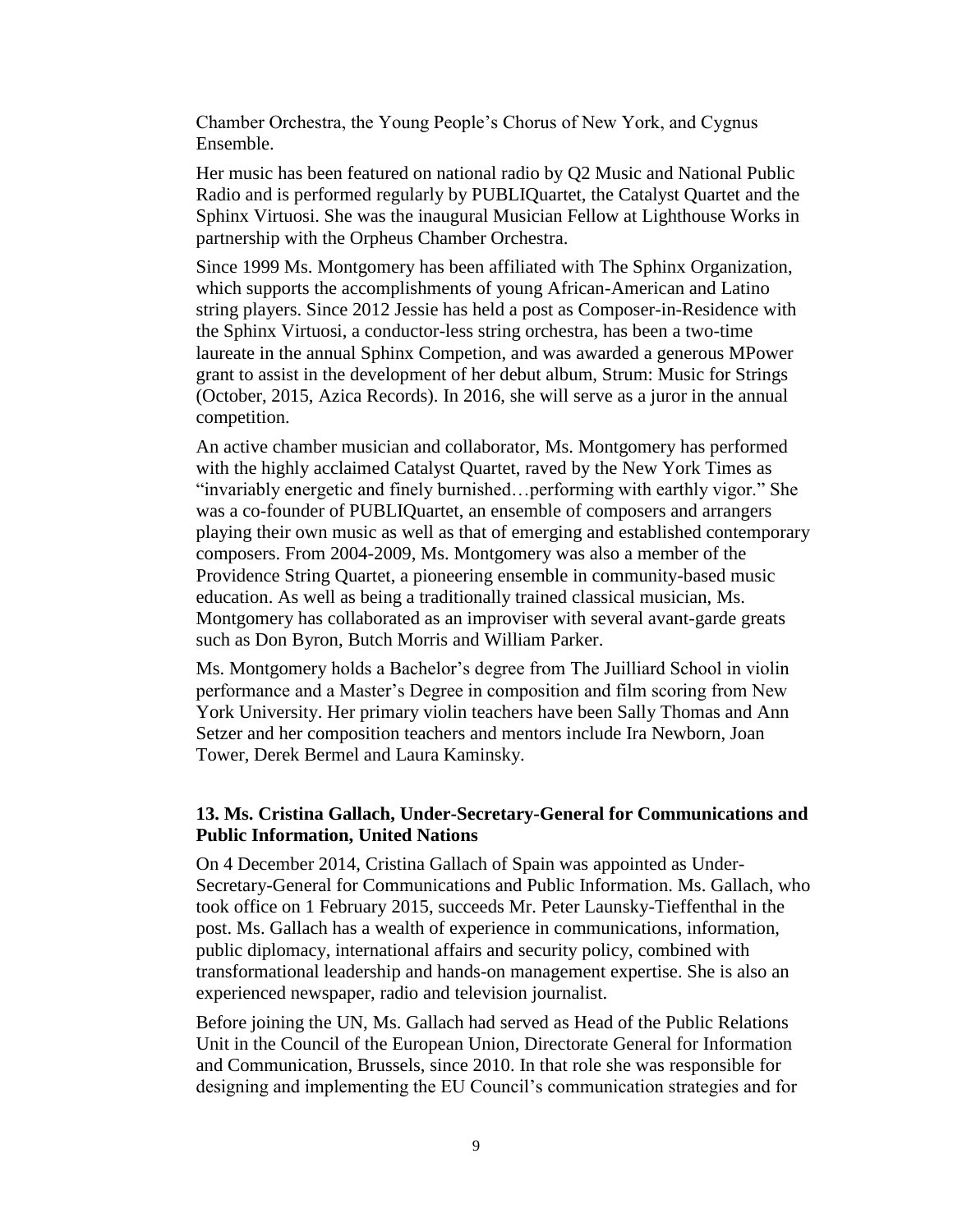its public relations and outreach to key partners, including opinion-makers, civil society and academia.

Prior to that, Ms. Gallach was Spokesperson of the Spanish Government for the European Union rotating Presidency (2010); Spokesperson and Chief Media Advisor of the European Union High Representative for the Common Foreign and Security Policy (1999-2009); and Deputy Spokesperson of the North Atlantic Treaty Organization (NATO) and Chief Media Adviser for the Secretary-General (1996-1999).

Ms. Gallach spent more than 15 years as a journalist, during which time she held the positions of senior correspondent for EFE, the Spanish news agency, in Brussels (1993-1996) and in Moscow (1990-1992). She was also a correspondent with El Periodico newspaper in Barcelona (1986-1990), a United States correspondent for Avui newspaper (1984-1986) and a reporter with TVE Barcelona (1983-1984).

Ms. Gallach holds a master's degree in international affairs from Columbia University, New York, and a degree in communication and journalism from the Universidad Autonoma, Barcelona. She has been a frequent lecturer on communications and public relations in universities and at conferences.

Born in 1960 in Barcelona, Ms. Gallach speaks English, French, Spanish and Catalan. She is married with two children.

## **14. Peter Drennan, Under-Secretary-General for Safety and Security in the Department of Safety and Security, United Nations**

Peter Thomas Drennan of Australia is the United Nations Under-Secretary-General for Safety and Security in the Department of Safety and Security. Mr. Drennan, Deputy Commissioner for National Security with the Australian Federal Police since 2009, brings to the position an extensive career in policing and law enforcement at the community, national and international levels. His safety and security experience spans more than 35 years of developing strong strategic collaborative partnerships covering national and international lawenforcement and counter-terrorism activities, peacekeeping and post-conflict capacity-building missions with both the United Nations and bilateral and multilateral regional missions, notably in North Africa, the Middle East, South-West and South-East Asia.

Having begun his police career in 1979, Mr. Drennan served in key leadership and management roles within the Federal Police since 2002, notably as Assistant Commissioner for Counter-Terrorism, Economic and Special Operations, Border and International Network, as well as for the Eastern Region. He has further experience as the Federal Police Director of Operations for the Eastern Region and Regional Liaison Coordinator for East and South-East Asia, based in Hong Kong.

Mr. Drennan has represented Australia in national and international policing forums, including the International Criminal Police Organization (INTERPOL) and the ASEAN Association of Heads of Police (ASEANAPOL), leading international liaison relationships. He has undertaken post-graduate studies in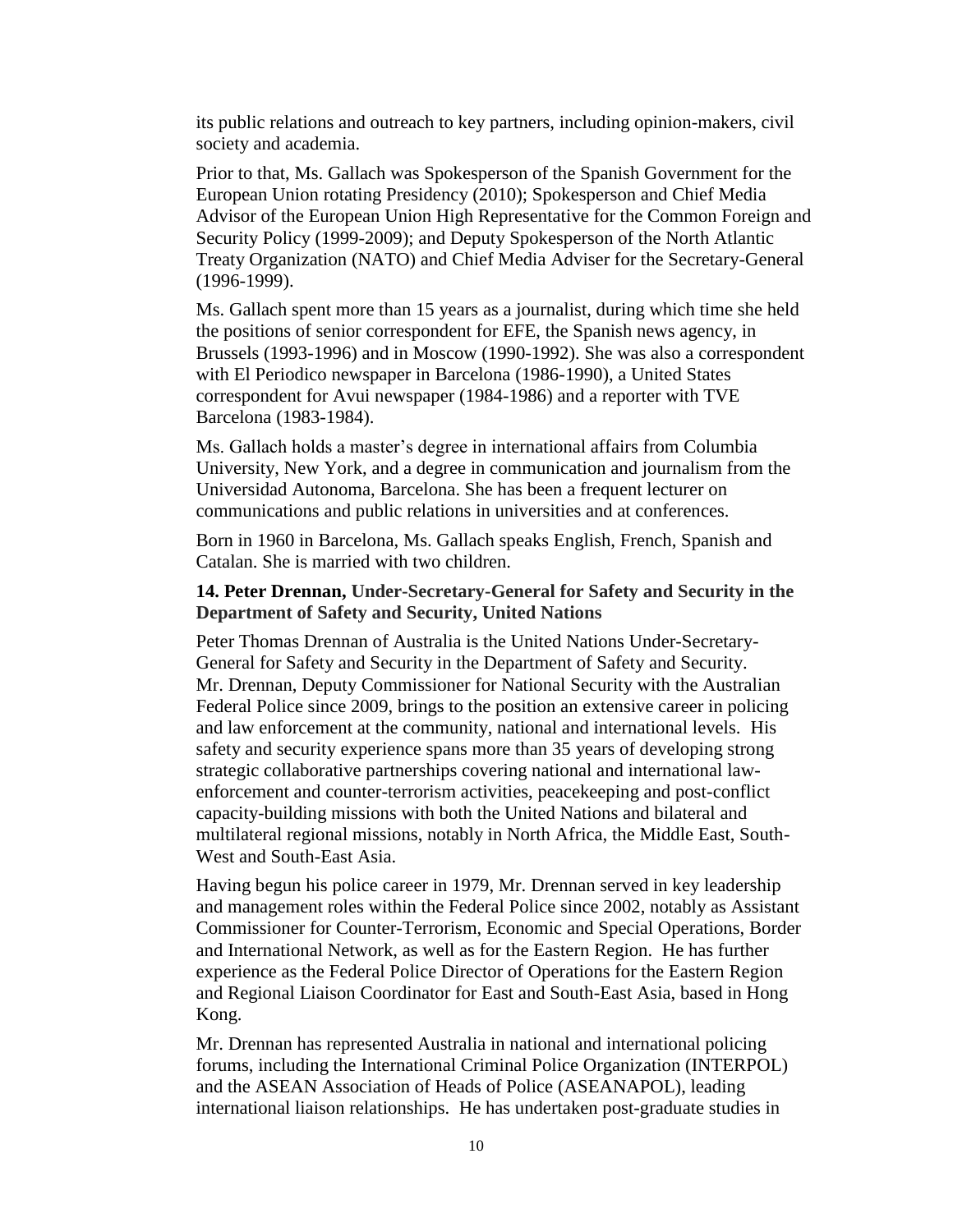human-resource management and police executive leadership programmes with the Australian Institute of Police Management, as well as external programmes with the Australian Graduate School of Management and the Institute of Company Directors. He graduated from the FBI National Executive Institute programme in 2011.

Born in 1957, Mr. Drennan is married and has two children.

# **15. Carole Wainaina, Assistant Secretary-General for Human Resources Management, Department of Management, United Nations**

Carole Wainaina of Kenya as Assistant Secretary-General for Human Resources Management, Department of Management. Ms. Wainaina will replace Catherine Pollard, who has been appointed Assistant Secretary-General for General Assembly and Conference Management.

Ms. Wainaina brings with her a wealth of global experience at various senior leadership levels including human resources strategy, leadership development, change management and driving organizational transformation. She has more than two decades of national and international, corporate and non-profit leadership experience, having served as the Chief Human Resources Officer and member of the Executive Committee at Royal Phillips in the Netherlands from 2011 to 2014.

Previous to that she worked at the Coca-Cola Company as Group Human Resources Director, Europe, and held various progressively responsible positions, also at the Coca-Cola Company based in Turkey, United States, United Kingdom and Kenya.

Ms. Wainaina also served as Chief of Staff to the former Chairman and Chief Executive Officer of the Coca-Cola Company in Atlanta and as President of the Coca-Cola Africa Foundation. She started her career as a Management Consultant at Pricewaterhouse Coopers in Kenya and also served as the Special Assistant to the Director of the Kenya Wildlife Service.

Born in Kenya in 1966, Ms. Wainaina has a Bachelor of Business from the University of Southern Queensland in Australia, majoring in Human Resources Management and Marketing.

#### 16. **Saori Terada, UN Office of High Commissioner of Human Rights**

#### FORTHCOMING

## **17. Ms. Drude Dahlerup, Professor of Political Science, University of Stockholm**

Drude Dahlerup is Professor of Political Science, University of Stockholm in Sweden. Graduated from University of Aarhus in Denmark. Expert on how to empower women in politics, academia and in the labour marked. She works as